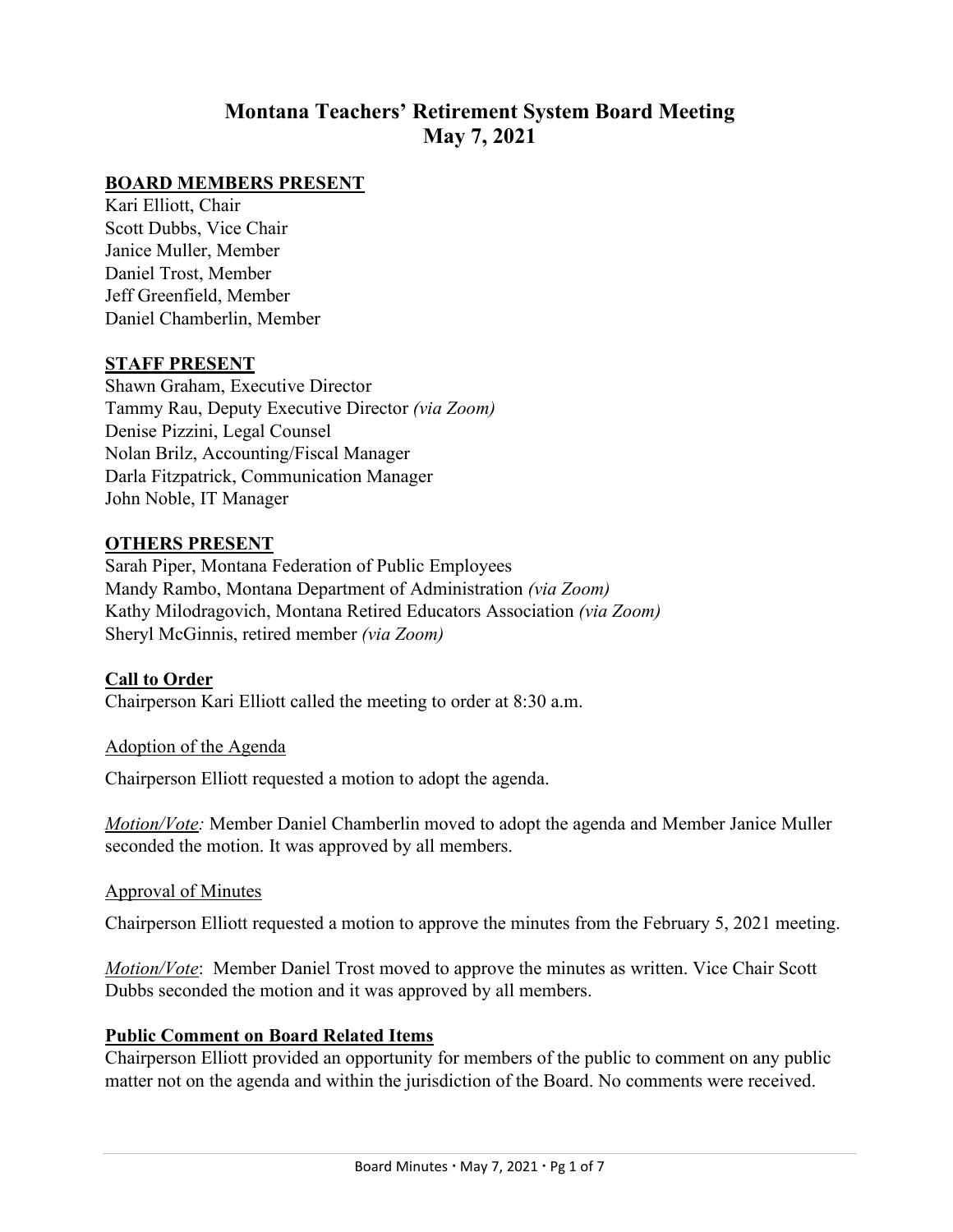# **Executive Director's Report**

## 2021 Legislative Session Summary

TRS Executive Director Shawn Graham reported the 2021 legislative session was mostly successful for TRS, including passage of HB 88, the TRS housekeeping bill. Among other changes, HB 88 clarified the definition of earned compensation to reflect that cash paid in lieu of a benefit is not reportable to TRS when the employee was allowed to choose between cash or the benefit. The bill also implemented an IRS rule change that extends the age for required minimum distributions from 70 ½ to 72.

As required by statute, TRS requests a bill each session to increase the Montana University System's supplemental employer contribution rate to a level necessary to amortize the unfunded liability of their TRS retirees by 2033. The bill (SB 46) died in committee, as it has for the last several sessions.

The Legislature passed a joint resolution (HJ 8) that will require an interim study of Montana's public pensions to help legislators and stakeholders better understand the effects of various funding changes. A few other bills that could have affected the retirement system did not pass.

## Executive Summary

Mr. Graham noted that the TRS office reopened to the public on April 19, 2021. Onsite staffing is still reduced but TRS maintains 100% coverage for members who call or visit in person. Covid-19 protocols are still in place, such as the requirement for staff and visitors to wear a mask in common areas. Mr. Graham expects the Governor's office to issue new guidance soon.

### Public Comment

There were no comments.

# **Administrative Business**

# Investment Report

Member Jeff Greenfield provided an update on the latest Montana Board of Investments activities, including a recent review of their continuity plan to ensure all operations can be managed remotely in the event of a disaster. Mr. Greenfield reported that investments have performed well in the first quarter of 2021, thanks to a focus on domestic equities. The BOI currently has over \$23 billion under investment, up from approximately \$19 billion in early 2020. Since inception, the return on TRS investments is just under 8%, which is above target.

# YTD Financial Statements and Budget Reports

Nolan Brilz, TRS Fiscal and Accounting Manager, reported that total TRS investments have increased approximately \$600 million compared to the same period last year, when markets had declined sharply. TRS's operating budget for FY 2021 continues to show a surplus, and currently there are no delinquent agencies, thanks in part to improved communication with employers.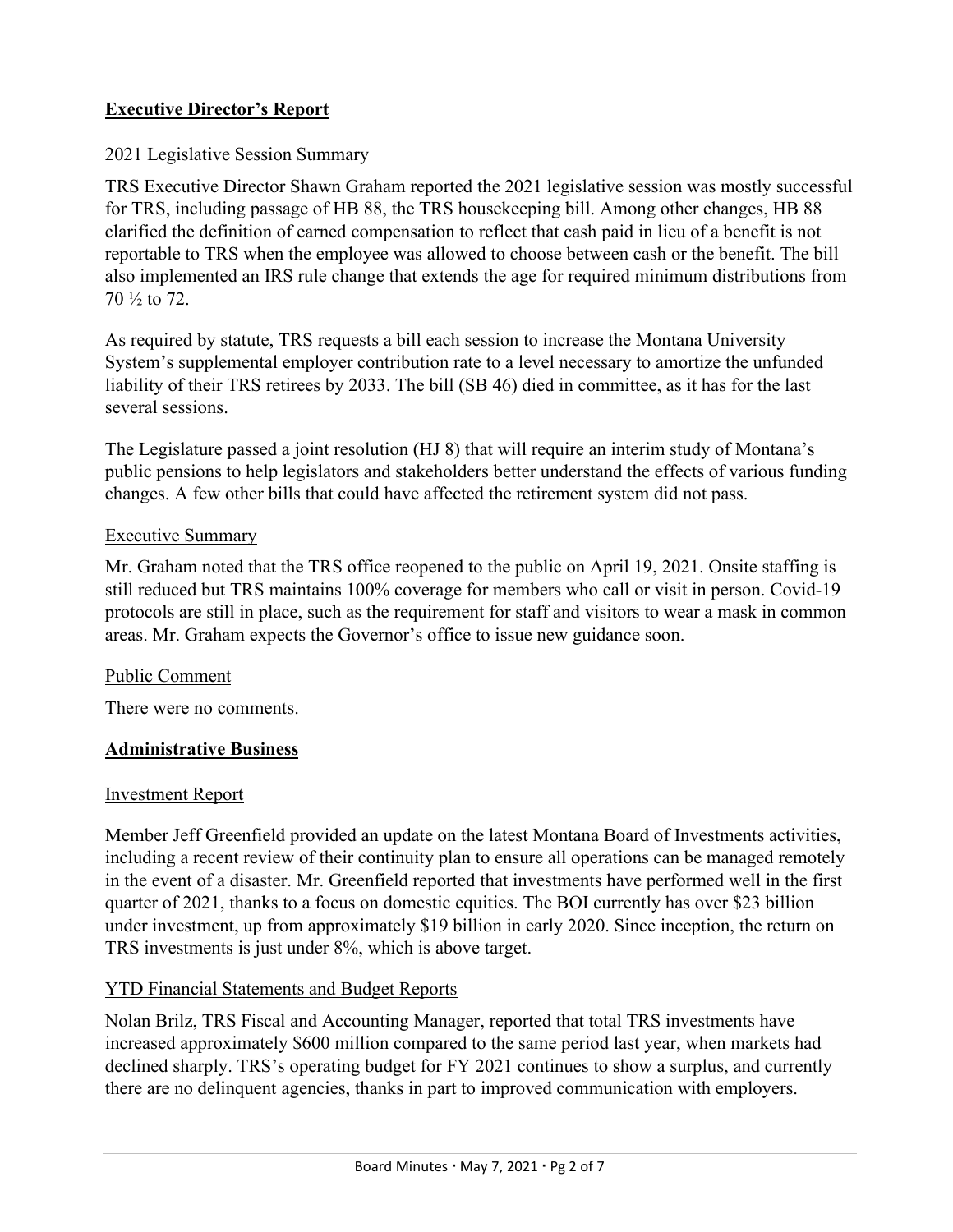## Budget Committee Report and Budget Justification

Mr. Brilz provided an overview of expense categories shown on the FY 2022 budget request and the reason for increases and decreases in each category. The planned addition of a full-time internal auditor position accounts for much of the increase over last year's budget.

Mr. Graham then fielded questions about certain expenses for software and contracted services and highlighted the value they bring to TRS. For example, one contracted service helps to obtain current addresses for inactive, nonvested members with whom TRS has had no contact for several years. This helps ensure TRS remains in compliance with IRS rules on required minimum distributions by notifying these members of their right to withdraw their member account balance.

Members Dan Trost and Dan Chamberlin had discussed the proposed budget with Mr. Brilz and Mr. Graham and reported they had found no areas of concern. They stated they continue to be impressed by TRS's responsible and conservative fiscal management.

## Personnel Committee Report

Chairperson Elliott and Member Muller had reviewed TRS's proposed salary increase and offered their full support. Mr. Graham reported that State HR recently adopted new job classification standards (Broadband 25) across all state agencies and TRS has revised its pay plan policy accordingly. However, TRS is entering the second year of the two-year pay plan approved by the Board last year, and the proposed pay adjustments for FY 2022 remain in line with that plan with the exception of band 7 and band 8 employees which were held flat. Next year's budget proposal will need to adjust pay to the new Broadband 25 schedule.

### Tentative 2021 Meeting Dates

Tentative dates were August 6, October 8, and December 3, 2021. Due to conflicts, members of the Board agreed to move the August meeting to Thursday, August 5, 2021.

### Public Comment

There were no comments.

# *Motion/Vote*: *Interest rate credited to member accounts*

Vice Chair Dubbs moved to set the interest rate at 0.25% to mirror the BOI's Short Term Interest Pool (STIP) rate. Member Muller seconded the motion, which was approved by all members.

# *Motion/Vote*: *Ice Miller contract (tax counsel)*

Member Greenfield made a motion to approve the renewal contract with Ice Miller. Member Chamberlin seconded the motion and it was approved by all members.

# *Motion/Vote*: *Drake Law Firm contract (Board counsel)*

Member Muller moved to renew the contract with Drake Law Firm. Member Trost seconded the motion, which was approved by all members.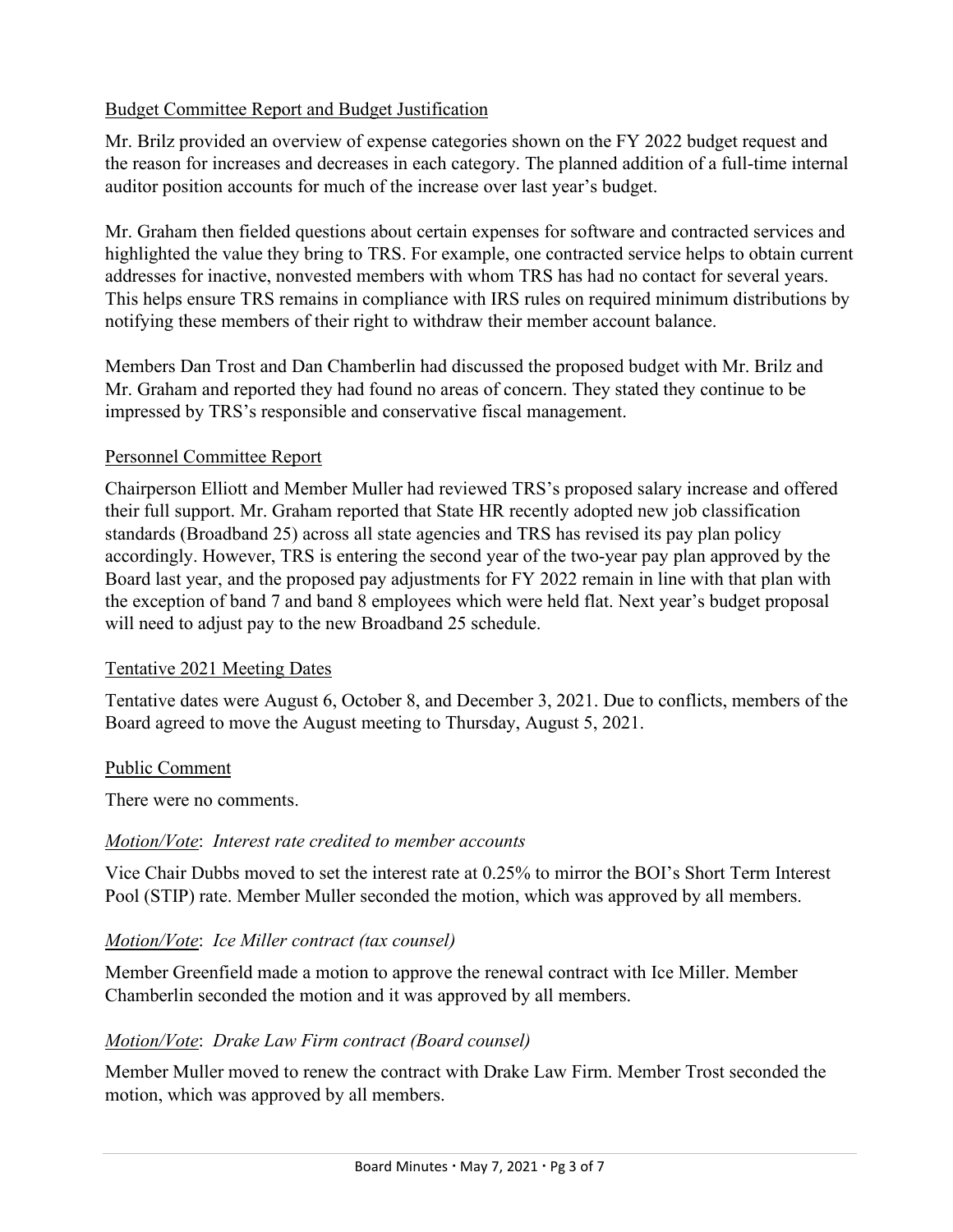# *Motion/Vote*: *TRS pay plan policy*

Vice Chair Dubbs moved to approve the TRS pay plan and Member Chamberlin seconded it. The motion was approved by all members.

# *Motion/Vote*: *FY 2022 TRS budget request*

Member Trost made a motion to approve the FY 2022 budget request. Vice Chair Dubbs seconded the motion and it was approved by all members.

# Next Meeting

The 2022-23 strategic planning session will be held Thursday, August 5, 2021.

## Public Comment

Sarah Piper of MFPE thanked the Board and staff for their diligence in monitoring the TRS budget on behalf of members.

# **Board Training**

## Nondiscrimination in Employment and Provision of Services

Denise Pizzini, TRS Chief Legal Counsel, reviewed the nondiscrimination policy with the Board. She explained how TRS trains and enforces the policy with staff and how it applies to the day-today work of determining member eligibility, issuing benefits, and providing documentation.

# **Informal Board Review**

# Sheryl McGinnis – Earned Compensation

Mr. Graham summarized the actions taken on Ms. McGinnis' application for retirement effective July 1, 2021. After teaching for many years, Ms. McGinnis was hired as superintendent in another school district at a higher salary for the last three years of her career. TRS staff determined that, due to the "110% cap" law (19-20-715(2), MCA), the salary for each of her final three years must be capped at 110% of the previous year's salary for purposes of calculating her average final compensation and retirement benefit. Her written request to remove the 110% cap was denied by TRS staff, and she exercised her right to request Board review of the final staff determination.

Ms. McGinnis read a prepared statement for the Board, and discussion followed. It was pointed out that between 1997 and 2011, the Board had discretion to allow exceptions to the 110% cap on a case-by-case basis. However, the 2011 Legislature disallowed this; statute now permits removal of the 110% cap only if a member's increase in earned compensation resulted from movement on an employer's adopted salary matrix. This exception does not apply to Ms. McGinnis.

*Motion/Vote*: Member Greenfield moved to accept the final staff determination. Member Chamberlin seconded the motion, which passed unanimously. Ms. Pizzini stated that Ms. McGinnis will be notified by mail of her right to request a contested case proceeding.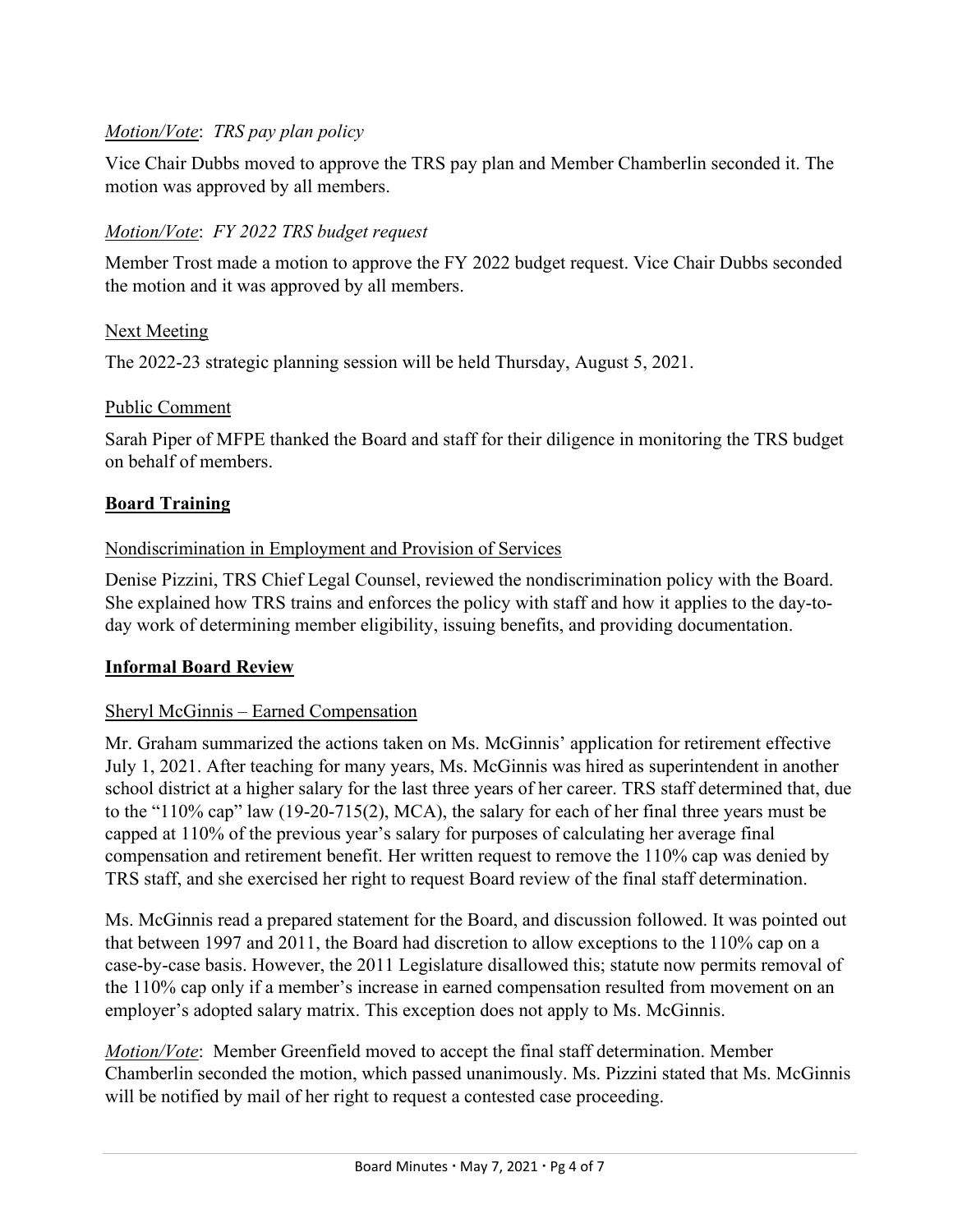## **Legal Counsel's Report**

#### Summary of Legal Issues

On February 23, 2021, the Montana Supreme Court issued its final decision upholding the TRS Board determination in the Edward Zabrocki contested case matter. The deadline by which Mr. Zabrocki could have requested reconsideration has passed, and the case now is closed.

Ms. Pizzini provided an update on several legal matters, including that TRS has contracted with two experienced medical professionals for review of TRS disability retirement applications, replacing two physicians who announced their retirement. She made the Board aware of several new laws from the 2021 legislative session that could affect TRS, including a new community college that would be a TRS employer. Another statutory amendment changes venue (county) for judicial review in a contested case matter.

#### Public Comment

There were no comments.

#### **Communication Manager's Report**

Darla Fitzpatrick summarized her activities over the past year, which included frequent updates to the TRS website during the 2021 legislative session and throughout the Covid-19 pandemic. Recently she has been heavily involved in the business analysis and user interface design for the upcoming system enhancement that will allow inactive, nonvested members to use *My TRS* to submit a withdrawal (refund) application online.

Ms. Fitzpatrick worked with a school district clerk last year to develop training materials on the topic of termination pay. Another collaborative effort resulted in a two-page handout designed to explain TRS funding in simple terms for members and other stakeholders. She continues to work closely with Tammy Rau and Denise Pizzini to revamp existing TRS forms and letters for improved communication with members, and currently she is drafting a member newsletter and revising presentations for upcoming conferences.

#### Public Comment

There were no comments.

### **Applications and Benefit Adjustments**

#### Regular, Survivorship, Adjustments and Corrections

Deputy Executive Director Tammy Rau reported that during the months of January, February, and March 2021, TRS staff processed 74 applications for retirement, and many more applications are currently in process. Applications will continue to increase through the summer months.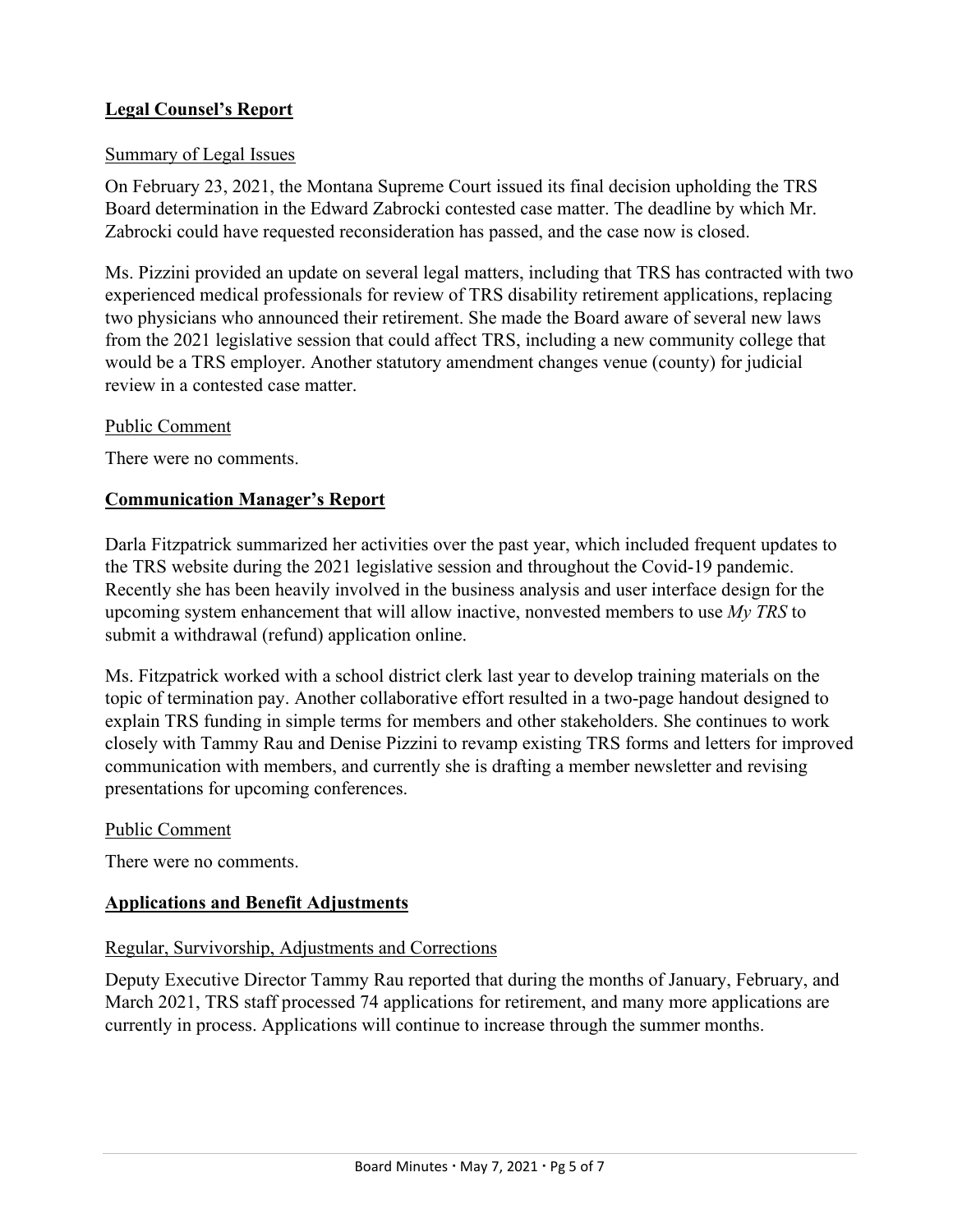## **Long-Range Planning**

### 2019-2021 Commitment Worksheet Update

Mr. Graham reminded the Board that strategic planning for the next two-year period is scheduled to occur at the August meeting and will be facilitated once again by Jim Kerins of Communication and Management Services (CMS). Among other objectives, the Board should discuss the scope and timing of future enhancements to the M-Trust system, such as to implement an online retirement application and to automate other business processes for improved efficiency.

Mr. Graham briefly reviewed progress on various items listed on the current commitment worksheet and noted that TRS hopes to fill the new internal auditor position later this summer.

### Public Comment

There was no comment.

#### **Disability Applications**

#### *Closed Meeting*

Executive Session to Discuss Disability Applications

The meeting was closed to the public at 11:31 a.m., as a disability applicant's right to privacy clearly exceeds the merits of public disclosure.

Deputy Director Rau presented three application for disability retirement benefits.

### *Open Meeting*

The meeting was reopened at 11:49 a.m.

*Motion/Vote:* Chairperson Elliott requested a motion on the disability retirement application for member P.W. Member Chamberlin moved to approve the application. Vice Chair Dubbs seconded the motion, and it was approved by all members.

*Motion/Vote:* Chairperson Elliott requested a motion on the disability retirement application for member C.M. Member Muller moved to approve the application, and it was seconded by Vice Chair Dubbs. The motion was approved by all members.

*Motion/Vote:* Chairperson Elliott requested a motion on the disability retirement application for member D.K. Vice Chair Dubbs moved to approve the application. Member Muller seconded the motion, and it was approved by all members.

### Public Comment

No members of the public were present.